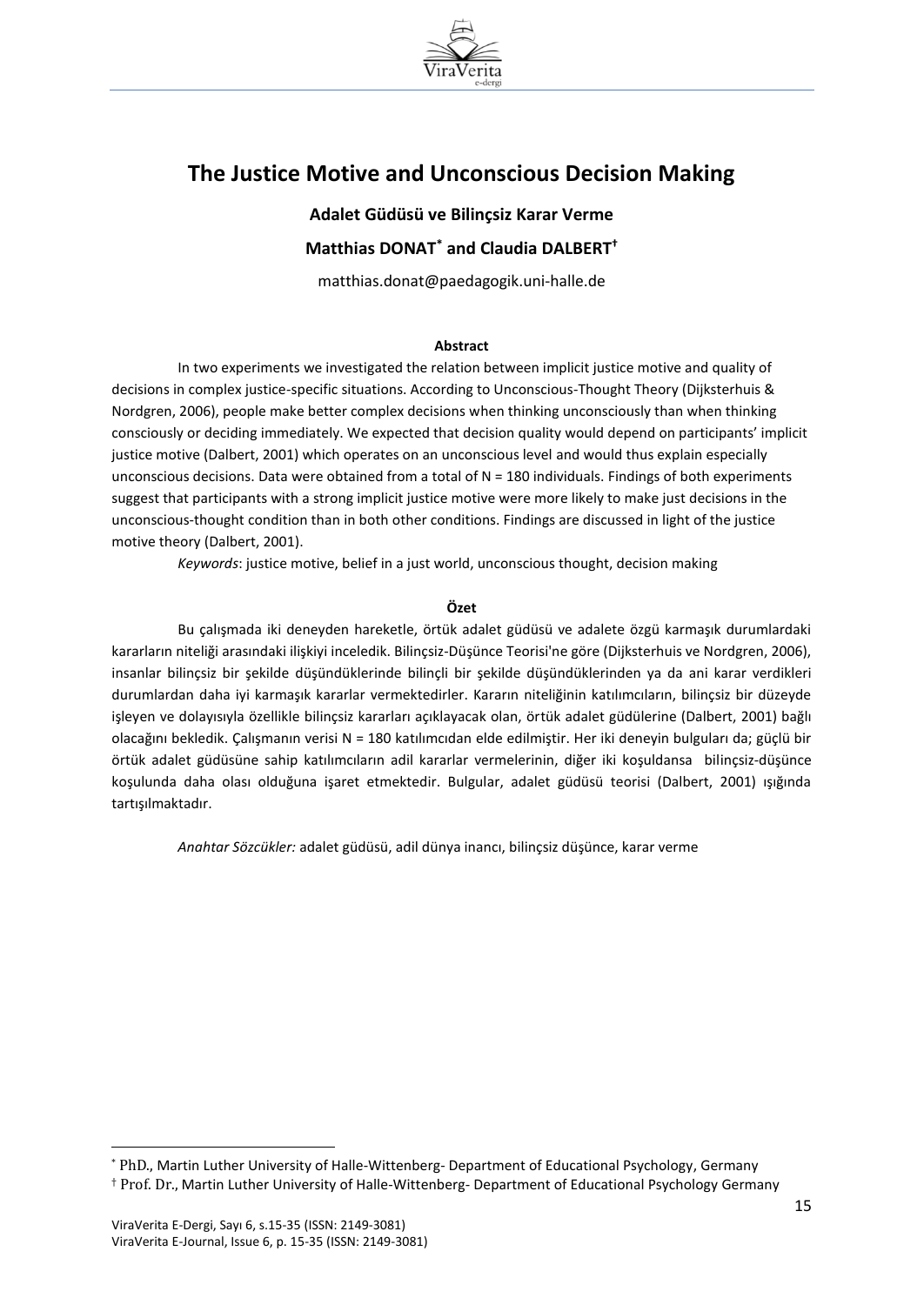

### **INTRODUCTION**

Dual-process theories of cognitive functioning (Epstein, 1990; Strack & Deutsch, 2004) distinguish between an impulsive, intuitive system involving associative representations and a reflective, controlled system involving flexibly generated, propositional representations. In line with this debate and with theorizing on human motives (e.g., McClelland, Koestner, & Weinberger, 1989; Spangler, 1992), justice motive theory assumes two distinct types of justice motives (Dalbert, 2001). The *implicit justice motive* represents a striving for justice as an end in itself, which operates on an unconscious level outside subjective awareness via automatic and intuitive processes. In contrast, the explicit or *selfattributed justice motive* represents an individual's conscious self-description of his or her justice-related values. It operates on a conscious level via controlled processes. In this article, we focus on the implicit justice motive and test the hypothesis that the implicit justice motive fosters complex unconscious justice-specific decisions. Therefore, we conducted two experiments based on Unconscious-Thought Theory (Dijksterhuis & Nordgren, 2006).

#### **The Justice Motive**

The basic idea of the just-world hypothesis is that people confronted with injustices suffer and feel the need to restore justice (e.g., Lerner, 1980). The belief in a just world (BJW) indicates the strength of this unconscious need. It is thus a basic schema, rather than a dimension of the reflective self-concept (Dalbert, 2001). Indeed, just world research has shown that the BJW impacts intuitive justice-driven reactions, such as cognitive reinterpretation of injustice (e.g., blaming the innocent victims of an unjust fate, Lerner & Goldberg, 1999; for a review, see Hafer & Bègue, 2005), and is connected with a decrease in the self-esteem of those committing injustice (Dalbert, 1999). Thus, theoretical and empirical research both suggest that the BJW is an essential but unconscious source of responses to injustice, and that it corresponds to the role of other implicit motives in motive theory. We therefore expect that the BJW indicates the implicit justice motive. This justice motive varies between individuals and explains the striving for justice as an end in itself (Dalbert, 2001). It is activated by situational justice-specific cues, such as injustice, disadvantage, or abuse of privilege. People with a strong implicit justice motive can be expected to strive for justice more strongly and to process justice-specific information faster and more effectively than other people. Furthermore, the implicit justice motive can be expected to explain intuitive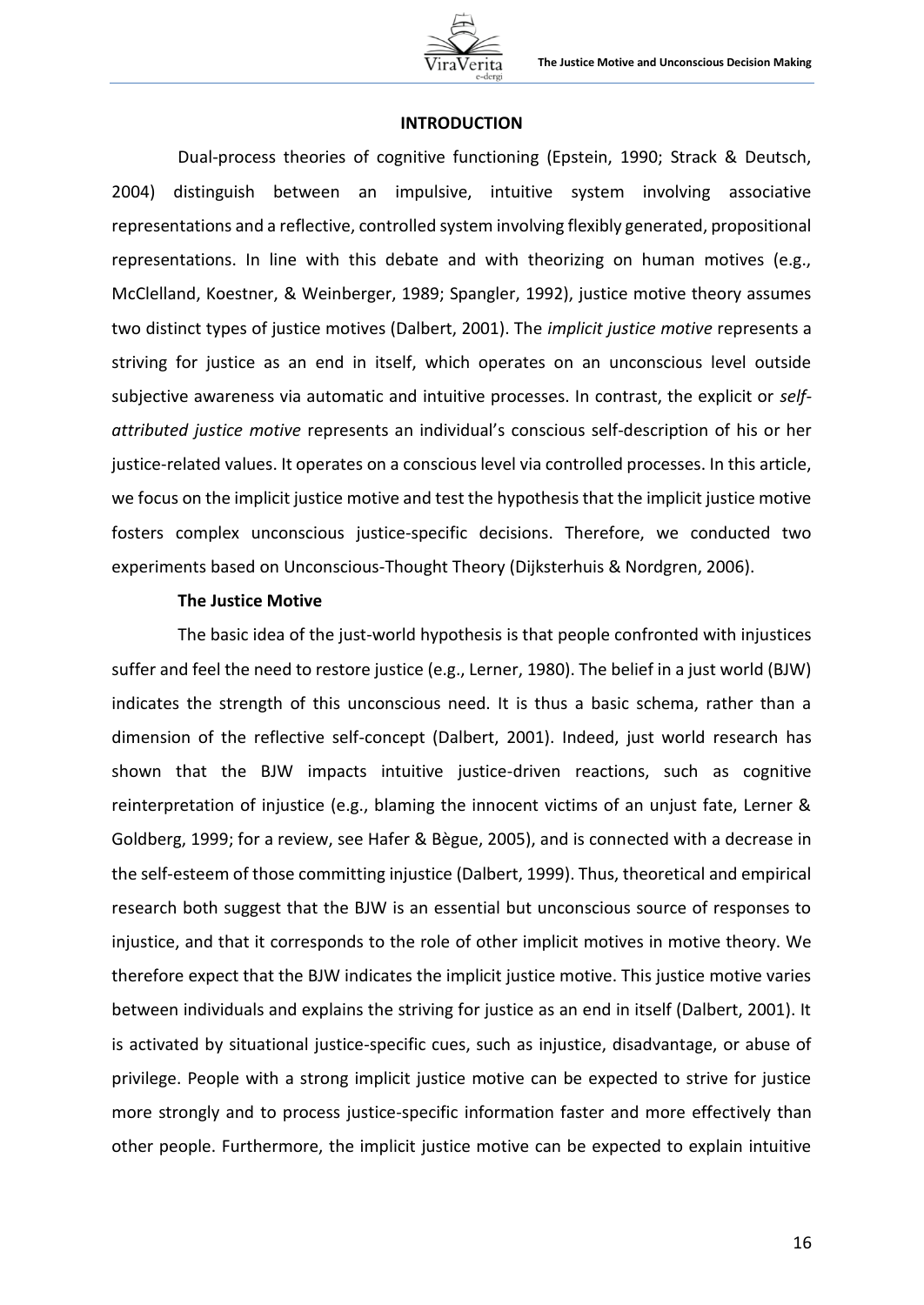reactions better than controlled justice-driven reactions because it operates on an unconscious level.

Dalbert and Umlauft (2009) provided first evidence for this assumption. Participants in a dictator game had to allocate a certain amount of money between themselves (the dictator) and an unknown person. Dividing the windfall equally can be interpreted as a fair decision; pocketing all of the money represents an egoistic choice (Konow, 2005). Dalbert and Umlauft (2009) showed that only the implicit justice motive explained the choice of an equal allocation. In contrast, the avoidance of an egoistic allocation, which the authors interpret as the result of a strategic and controlled cognitive process, was not explained by the implicit justice motive but by social desirability.

# **Unconscious-Thought Theory**

In everyday life, people are often confronted with complex decisions—for example, deciding on a flat, a car, a job opportunity, or a university. Some people think that the best way to make a good decision is to carefully deliberate the relevant information; they believe that decision-making benefits from strategies such as making lists of pros and cons. Sometimes, however, people delay a decision and suddenly, after a certain time, find that their choice is clear. Dijksterhuis and colleges (e.g., Dijksterhuis, 2004; Dijksterhuis & Nordgren, 2006) investigated conditions under which either careful thinking or avoidance of deliberation leads to a better decision. In their Unconscious-Thought Theory, Dijksterhuis and Nordgren (2006) distinguish between conscious and unconscious thought in decision-making situations and propose several principles differentiating between the two types of thought.

According to the *Unconscious-Thought Principle*, two information processing modes can be differentiated: conscious thought refers to "object-relevant or task-relevant cognitive or affective thought processes that occur while the object or task is the focus of one's conscious attention" (Dijksterhuis & Nordgren, 2006, p. 96; "deliberation with attention"); in contrast, unconscious thought refers to thought processes "that occur while conscious attention is directed elsewhere" (Dijksterhuis & Nordgren, 2006, p. 96; "deliberation without attention"). These processes are not mutually exclusive; that is, human information processing does not operate only consciously or unconsciously.

According to the *Capacity Principle*, moreover, conscious and unconscious thought differ in their capacity with conscious thought, like working memory, being limited to just a few items (7  $\pm$  2 items; Miller, 1965) and unconscious thought having a much higher capacity.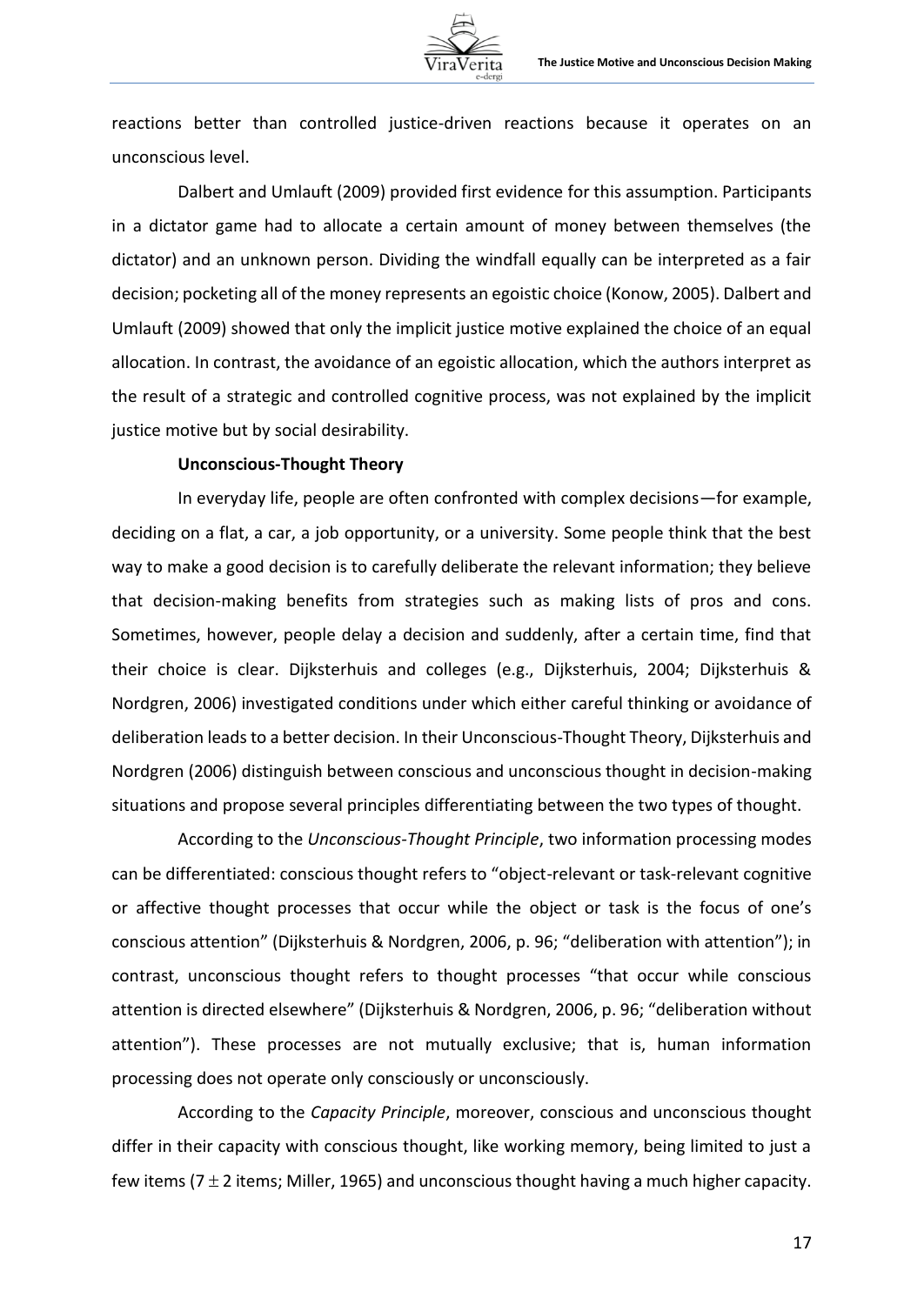

Given this constraint, conscious thought leads to poorer decisions than unconscious thought, especially in complex situations. Dijksterhuis and Nordgren (2006) define complexity in terms of the amount of information involved.

As a consequence of these differences in capacity, conscious thought uses a schematic or top-down style of processing, leading to the information reduction and simplification that is often observed in the use of stereotypes and to associated distortions in people's perceptions and evaluations. In contrast, unconscious thought operates aschematically from the bottom up, gradually integrating information into relatively objective and condensed judgments, and thus leading to better organization of information in memory and avoiding bias (*Bottom-Up versus Top-Down Principle)*.

According to the *Weighting Principle*, unconscious thought is better than conscious thought at weighting of the relative importance of the relevant information; conscious thought places too much weight on information that is available, plausible, and easy to verbalize (see also Wilson & Schooler, 1991). Additionally, conscious thought weights information inconsistently over time; unconscious thought does not.

The *Rule Principle* states that conscious thought is precise and follows strict rules like those used in computing, whereas unconscious thought makes rougher estimations of quantities. When people engage in unconscious thought, "they [develop] a rough, gut feeling [...], which [indicates] that they [have] unconsciously integrated the numerical information" (Dijksterhuis & Nordgren, 2006, p. 101).

On this basis, Dijksterhuis and Nordgren (2006) formulated the deliberation-withoutattention hypothesis: In complex decision situations, unconscious thought leads to higher quality decisions than does conscious thought because unconscious thought has a higher capacity, integrates information into relatively objective and condensed evaluations, and better organizes and weights the relevant information.

## **Unconscious-Thought Paradigm**

Dijksterhuis (2004) developed the *Unconscious-Thought paradigm* to investigate the expected superiority of unconscious thought. This paradigm has been used in several studies comparing the quality of decisions made after conscious and unconscious thought (e.g., Bos, Dijksterhuis, & van Baaren, 2008; Dijksterhuis, Bos, Nordgren, & van Baaren, 2006; Dijksterhuis & Nordgren, 2006; Dijksterhuis & van Olden, 2006; Payne, Samper, Bettman, & Luce, 2008; Smith, Dijksterhuis, & Wigboldus, 2008).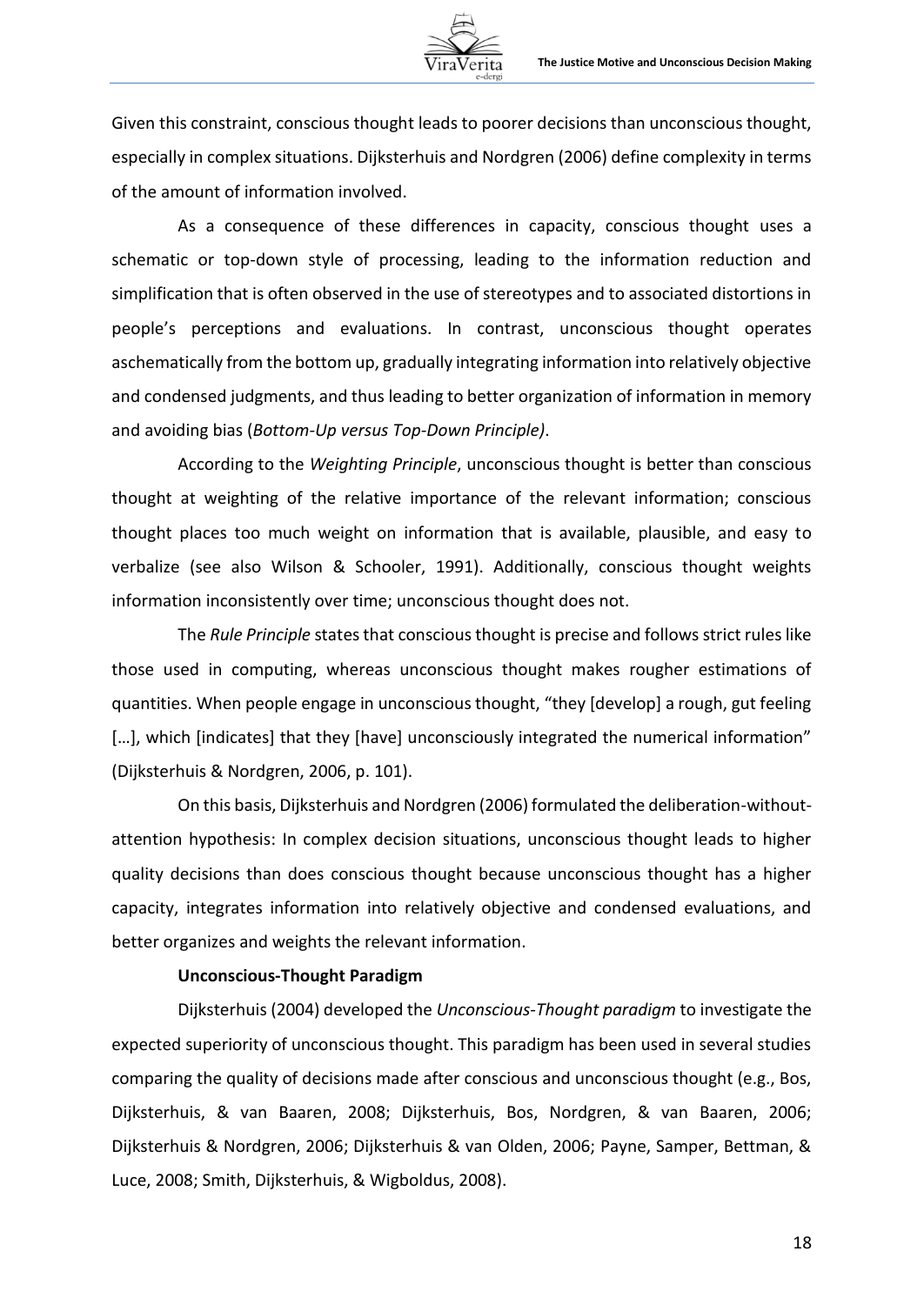

In general, this paradigm involves a complex decision task in which participants have to decide on one of four objects, each characterised by a set of attributes. Decision situations have included buying a new car (e.g., Bos et al., 2008) and choosing an apartment, a roommate (e.g., Dijksterhuis, 2004), or a painting (Dijksterhuis & van Olden, 2006). In most studies, each object was presented as having twelve attributes. Usually, one object (the most attractive one) was described by eight positive and four negative items; another object (the most unattractive one), by eight negative and four positive items; the remaining two fell in between, with six positive and six negative attributes each. The participants' task was to read the attributes presented on a computer screen and to form an impression of each object. Participants were assigned to one of two or three experimental conditions. In the immediate condition, often used as a control condition, participants decided on one of the four objects directly after reading. Participants in the conscious-thought condition were asked to carefully think about the objects for a limited time (generally 3 or 4 minutes), whereas participants in the unconscious-thought condition were distracted from conscious thought about the objects for the same period of time by anagram or n-back tasks (e.g., Dijksterhuis, 2004). After this time, participants in the latter two conditions decided on one of the four objects.

A growing number of studies using variations of the Unconscious-Thought paradigm have showed that unconscious thought led to better decisions especially in complex decision situations (e.g., de Vries, Witteman, Holland, & Dijksterhuis, 2010; Dijksterhuis et al., 2006; Dijksterhuis, Bos, van der Leij, & van Baaren, 2009; Dijksterhuis & van Olden, 2006; Smith et al., 2008; Strick, Dijksterhuis, & van Baaren, 2010). That means, people in the unconsciousthought condition have consistently shown higher quality decisions (e.g., choosing the most attractive object more often) than those in the other two conditions.

#### **Our Study**

As the principles of the Unconscious-Thought Theory are not specific to certain content, the Unconscious-Thought paradigm can also be applied to justice-related topics. For example, Ham and van den Bos (2010) confronted participants with a footbridge dilemma and found that unconscious thinkers were most likely to make utilitarian moral decisions. Thus, the Unconscious-Thought paradigm (Dijksterhuis & Nordgren, 2006) seems a suitable approach for testing the justice motive theory (Dalbert, 2001) as it differentiates between an unconscious and a conscious level of information processing.. Accordingly, the implicit justice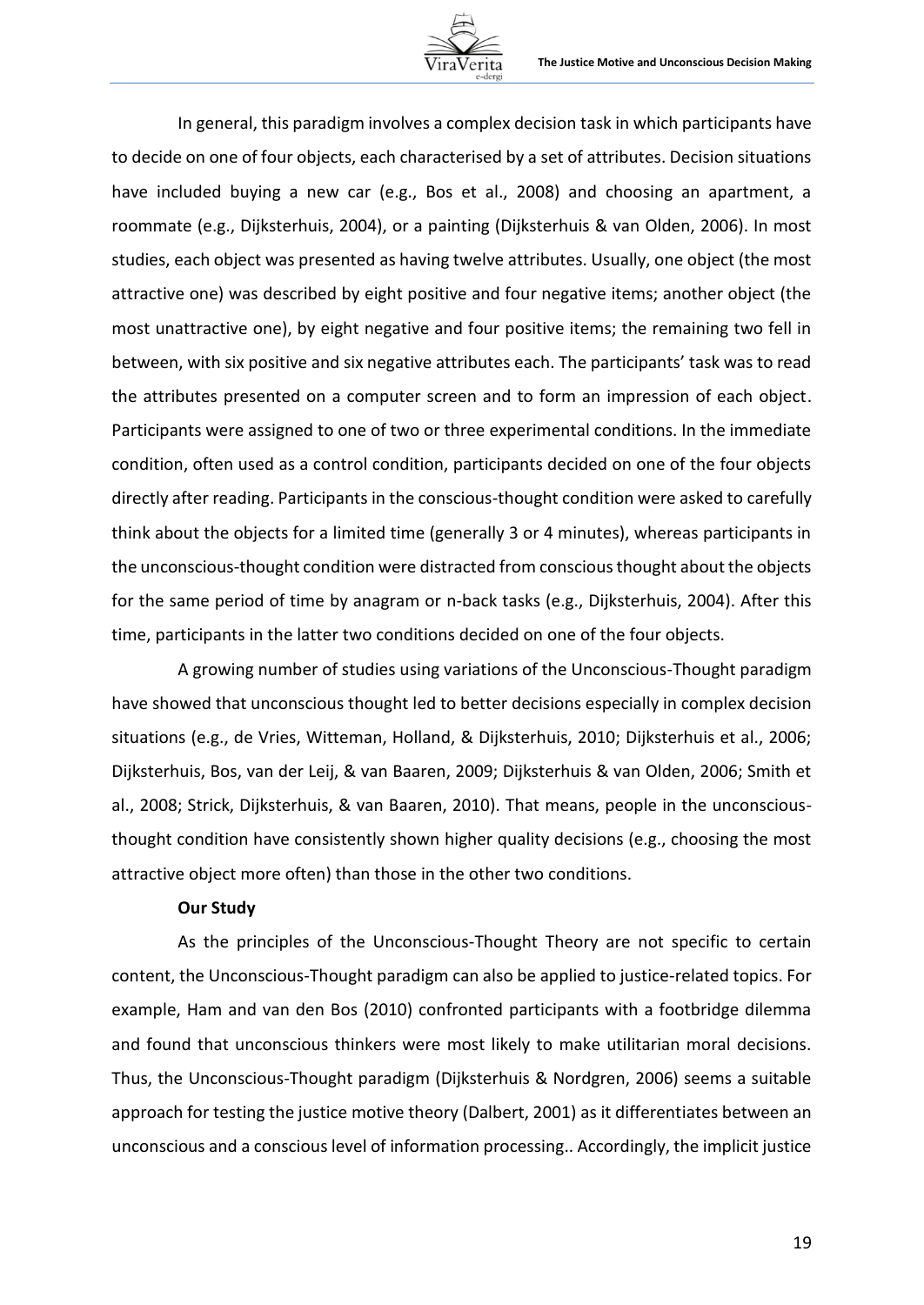motive operates via unconscious processes and predicts intuitive reactions more likely than controlled reactions.

We therefore expected that (1) the implicit justice motive will foster complex justicespecific decisions in the unconscious-thought condition: the stronger participants' BJW, the better the quality of their decision making in the unconscious-thought condition, and that (2) the implicit justice motive will not foster such decisions in the conscious-thought condition.

# **EXPERIMENT 1**

## **METHOD**

**Participants and procedure.** Participants were 90 individuals (24 male) aged from 18 to 31 (*M* = 23.0, *SD* = 3.0), recruited in Halle (Saale), Germany. The majority (91%) of them were undergraduate students at the Martin Luther University of Halle-Wittenberg.

In a session lasting about 45 minutes, the first part consisted of Experiment 1. Participants worked individually at a computer screen in separate cubicles of a computer laboratory. We first tapped demographic information and assessed the justice motive. Then we used a complex justice-specific decision problem with two experimental conditions of the Unconscious-Thought paradigm (unconscious, conscious) and a control condition (immediate). Afterwards, the decision task was administered. Participants received  $\epsilon$ 5 compensation for their participation.

**Independent measure.** To assess the implicit justice motive, we used Dalbert, Montada, and Schmitt's (1987) General Belief in a Just World Scale (6 items,  $\alpha$  = .74; e.g., "I am convinced that in the long run people will be compensated for injustices"). Responses on the scales were made on a six-point scale ranging from 1 (*totally disagree*) to 6 (*totally agree*).

**Unconscious-Thought paradigm***.* We adapted the Unconscious-Thought paradigm (e.g., Dijksterhuis, 2004) to a complex justice-specific decision. The decision task was based on a hypothetical situation in which four school students had broken into their school and stolen examination papers. The students had been caught by a teacher, and the school committee then had to decide on the punishment to be imposed on each of the students. The situation was presented in four vignettes representing summaries of interviews with each of the students. Participants were instructed to read the vignettes and to form an impression of the students. They were told that they would later be asked to suggest a punishment for each student.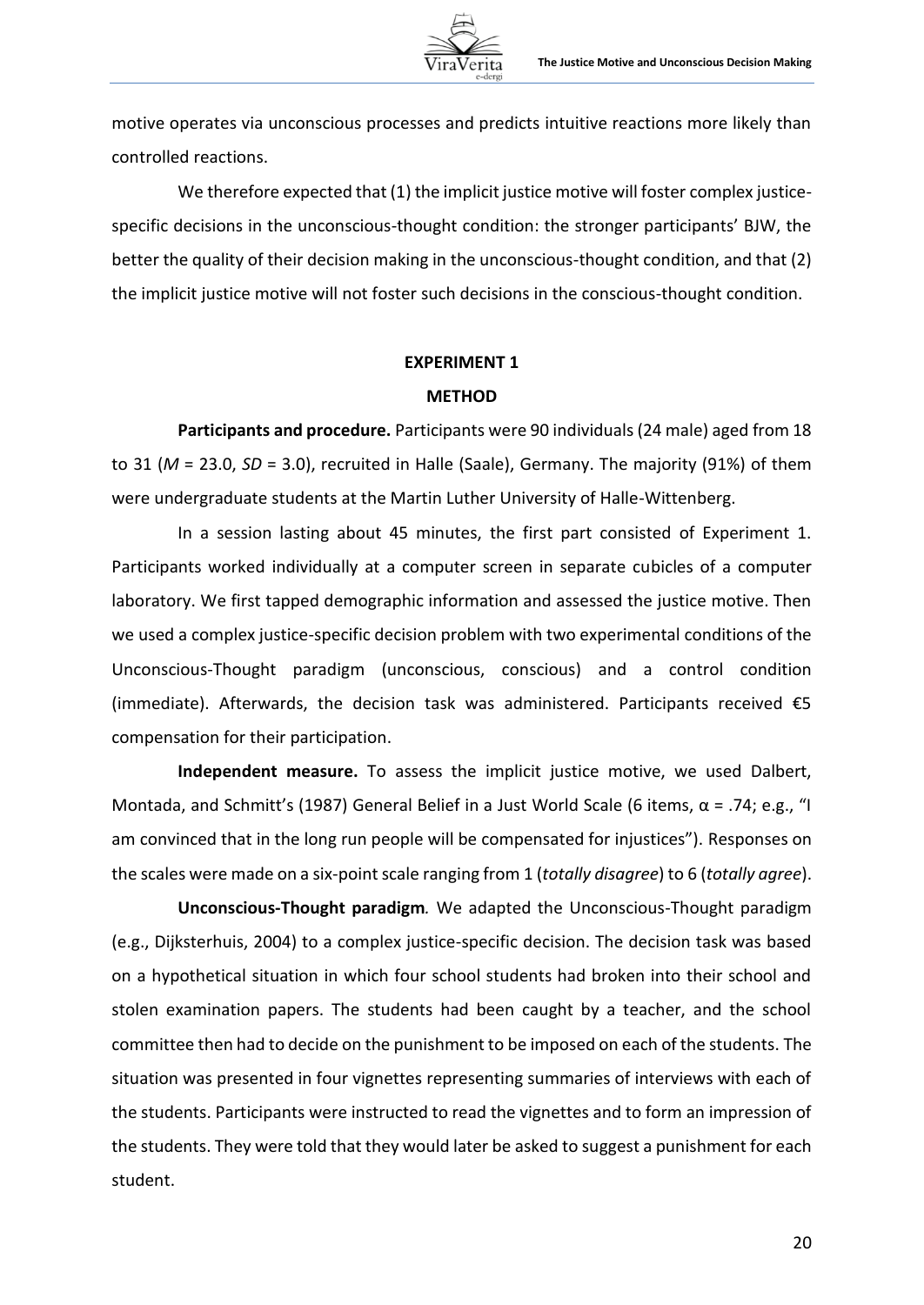

The students were characterized by different degrees of responsibility which were realized by using criteria derived from Heider's theory of responsibility attribution (1958). That is, we varied the students' behaviour in terms of their presence during the break-in, their capacity to foresee possible consequences, their intention to break in, their intention to steal examination papers, their control of what went on inside the school building, and specific reasons for mitigation and/or aggravation of the punishment (e.g., playing down, compromise, remorse). Adolescent A (the "*watchdog*") was described by five lowresponsibility behaviour and one neutral behaviour. He should be perceived as least responsible because, for example, he waited outside the school building. Adolescents B and C (the "*followers*") were presented as being moderately responsible, and described by three high-responsibility and three low-responsibility behaviour (e.g., they did not intend to steal examination papers, they thought it was just fun). Finally, adolescent D (the "*agitator*") was described by five high-responsibility and one low-responsibility behaviour. He should be seen as bearing primary responsibility for the school break-in and the theft of the examination papers. Given these clear differences in responsibility, the punishments allocated to the agitator and the watchdog should differ notably—provided that the relevant information was processed undistorted and in objective manner.

We included additional information to increase the complexity of the decision task. To this end, the justice-specific information (i.e., the six behavioural characteristics) was embedded in interview texts containing several irrelevant pieces of information about each student (e.g., school achievement, appearance, mode of speech during the interview). For standardization purposes, we used the same word count (234 words) in each vignette. The four vignettes were presented successively on a single screen for a maximum of 180 s. Participants could decide to move on to the next vignette by pressing the Enter key, but they could not return to the previous one. The vignettes were presented to all participants in fixed order: follower B, agitator, follower C, and watchdog.

After being presented with the instruction page and the four vignettes, participants were randomly assigned to the three experimental conditions. In line with the Dijksterhuis experiments (e.g., Dijksterhuis, 2004), (1) participants in the *immediate condition* had to suggest punishments for each of the four students immediately after reading, (2) those in the *conscious condition* were asked to think carefully about the vignettes for three minutes, and (3) those in the *unconscious condition* were asked to solve anagram tasks for three minutes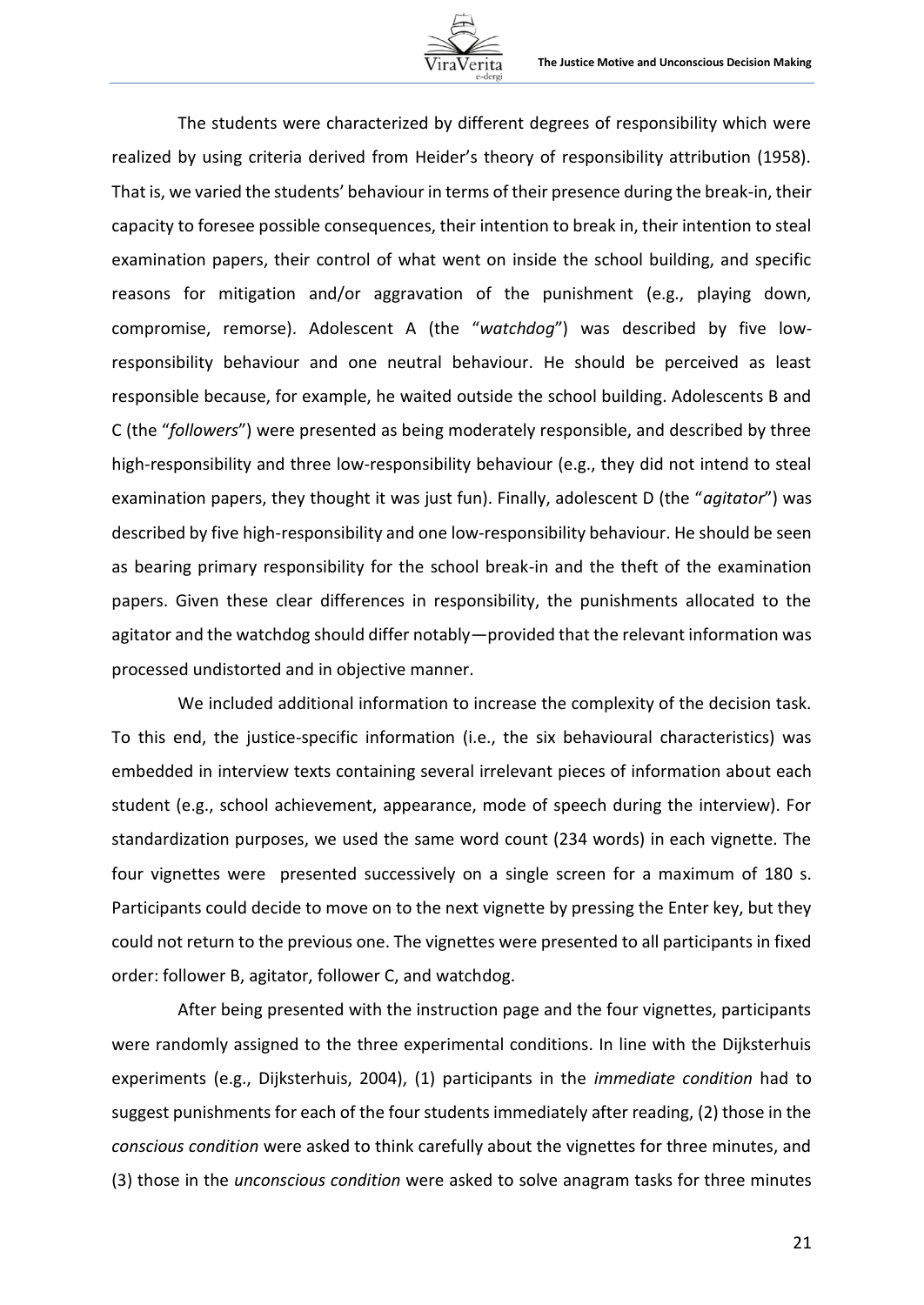

before deciding.

**Dependent measures***.* Participants were asked to suggest a punishment (number of extra hours' work at school) for each student separately on an 11-point rating scale from 0 hours (*no punishment*) to 50 hours (*maximum punishment*) in the order in which the vignettes were presented. We used the difference between the watchdog's punishment and the agitator's punishment ("punishment difference") as the dependent variable by subtracting the former from the latter.

**Control questions***.* Afterwards, participants were asked to indicate the degree of sympathy they felt for each student on a six-point scale ranging from 1 (*not sympathetic at all*) to 6 (*very sympathetic*) in the same order of presentation.

# **RESULTS**

**Preliminary analyses**. As expected, the watchdog was given a significantly lower punishment (*M* = 25.33, *SD* = 10.43) than the agitator (*M* = 33.06, *SD* = 11.26; *t* = -6.68, *p* < .001, *df* = 89, *d* = 0.70), with the suggested punishment for the two followers falling in between (*M*s = 28.17 and 28.78, *SD*s = 9.96 and 10.09). Here and in all other statistical tests, the significance level was one-tailed.

Table 1 *Punishment Differences by Experimental Condition (Experiment 1)*

|                    | . . | $\sqrt{ }$ |         |                         |
|--------------------|-----|------------|---------|-------------------------|
|                    |     |            |         | Implicit justice motive |
| Condition          |     | M          | (SD)    |                         |
| Immediate          |     | 6.50       | (11.68) | .22                     |
| Conscious          |     | 6.33       | (11.21) | .09                     |
| <b>Unconscious</b> |     | 10.33      | (9.82)  | $.37*$                  |

 $* p < .05.$ 

To examine the difference in the punishments imposed on watchdog and agitator, we ran a 3 (experimental condition) by 2 (sex of participant) ANOVA. We controlled for sex because both students were male which could have evoked differences in information processing and in decision making between female and male participants. None of the effects were significant: condition (*F* = 1.19, *p* = .31); sex (*F* = 1.67, *p* = .20); sex by condition (*F* = 0.64,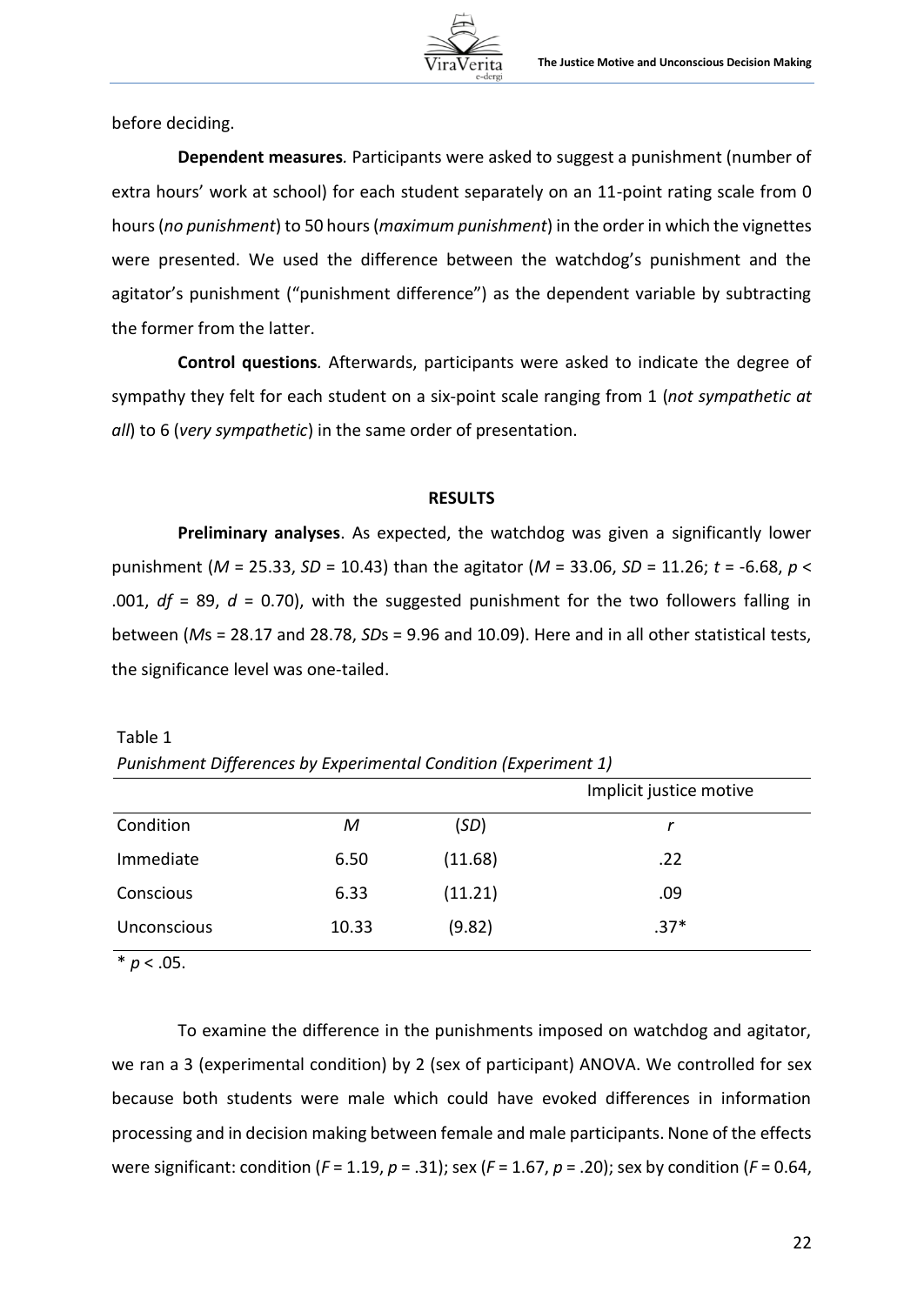*p* = .53). Therefore, sex was not considered in the further analyses. Post hoc pairwise *t* tests (see Table 1 for means) showed that the punishment difference was slightly greater in the unconscious than in the conscious condition ( $t = 1.47$ ,  $p = .07$ ,  $df = 58$ ,  $d = 0.38$ ).

**Hypothesis testing.** We calculated correlations between the implicit justice motive and the punishment difference for each condition separately (see Table 1). As expected, there was a significant positive relation between the implicit justice motive and the punishment difference in the unconscious condition (*r* = .37, *p* < .05): The stronger the participants' implicit justice motive, the greater the punishment difference after unconscious thought. The implicit justice motive did not correlate with the dependent variable in the other conditions. Especially the correlation in the conscious condition was somewhat smaller than the correlation in the unconscious condition (*z* = 1.10, *p* = .07).

#### Table 2

*Bivariate Correlations between Sympathy Judgments and Punishment Differences by Experimental Condition (Experiment 1)*

|                    | Sympathy watchdog | Sympathy agitator |
|--------------------|-------------------|-------------------|
| Condition          |                   |                   |
| Immediate          | $.54**$           | $-.47**$          |
| Conscious          | .00               | $-.54***$         |
| <b>Unconscious</b> | .26               | $-.24$            |

 $** p < .01.$  \*\*\*  $p < .001.$ 

**Control analyses.** Various patterns of correlations emerged between sympathy for watchdog/agitator and the punishment difference (see Table 2). In the immediate condition, both variables correlated significantly with the punishment difference. In the conscious condition, sympathy for the agitator correlated significantly with the punishment difference but sympathy for the watchdog did not. The more sympathetic the agitator was, the smaller the punishment difference between watchdog and agitator was. In the unconscious condition however, punishment differences were independent of participants' sympathy for both students.

We also compared the magnitude of the punishments awarded across the experimental conditions to rule out *leniency or severity biases*. To this end, we calculated a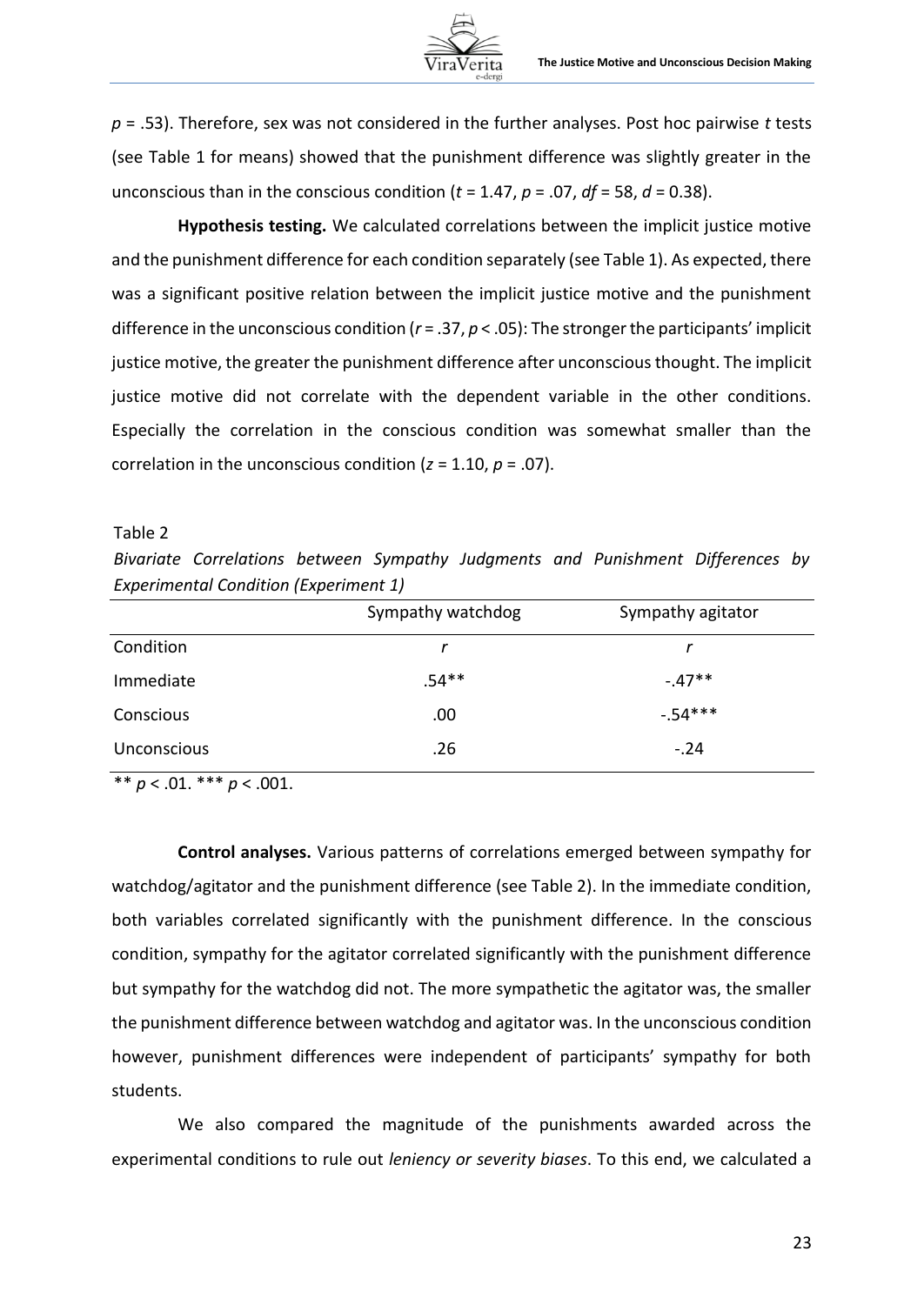

new variable for each participant by individually summing up the punishments awarded to all four students. An ANOVA for this variable and experimental condition showed no significant effect of the condition (*F* = 0.50, *p* = .95). Consequently, *leniency or severity biases in* the allocation of punishments *were unlikely.*

## **DISCUSSION**

Our preliminary analyses were in line with other findings reported within the Unconscious-Thought paradigm (e.g., Dijksterhuis, 2004): Participants in the unconsciousthought condition showed the best decision quality. Specifically, the punishment difference was greater in the unconscious than in the conscious-thought condition, indicating that unconscious thought was superior to conscious thought—presumably due to its higher capacity, more effective processing of information, and better ability to weight the relative importance of information.

*Justice motive theory states that the implicit justice motive operates on an intuitive, unconscious level (Dalbert, 2001); it can thus be expected to foster intuitive reactions. In line*  with this reasoning, a stronger implicit justice motive explained better justice-specific *decisions* in the unconscious-thought condition *and not in the conscious conditions. This supports the hypothesis that the implicit justice motive operates on an unconscious level increasing unconscious but not deliberate conscious processes. In line with this reasoning, the unconsciously generated punishment difference was independent of the sympathy for either the agitator or the watchdog.* 

#### **EXPERIMENT 2**

Experiment 2 was performed to replicate the findings of Experiment 1, but with one important extension. The quality of the decision was assessed in two ways to increase the validity of the measure: In addition to the punishments allocated, we directly assessed the perceived responsibility of the agitator and the watchdog.

### **METHOD**

**Participants and procedure**. Participants were 90 individuals (35 male) aged from 18 to 53 (*M* = 24.7, *SD* = 5.9), recruited in Halle (Saale), Germany. The majority (78%) of them were undergraduate students at the Martin Luther University of Halle-Wittenberg.

In a session lasting about 45 minutes, participants worked individually at a computer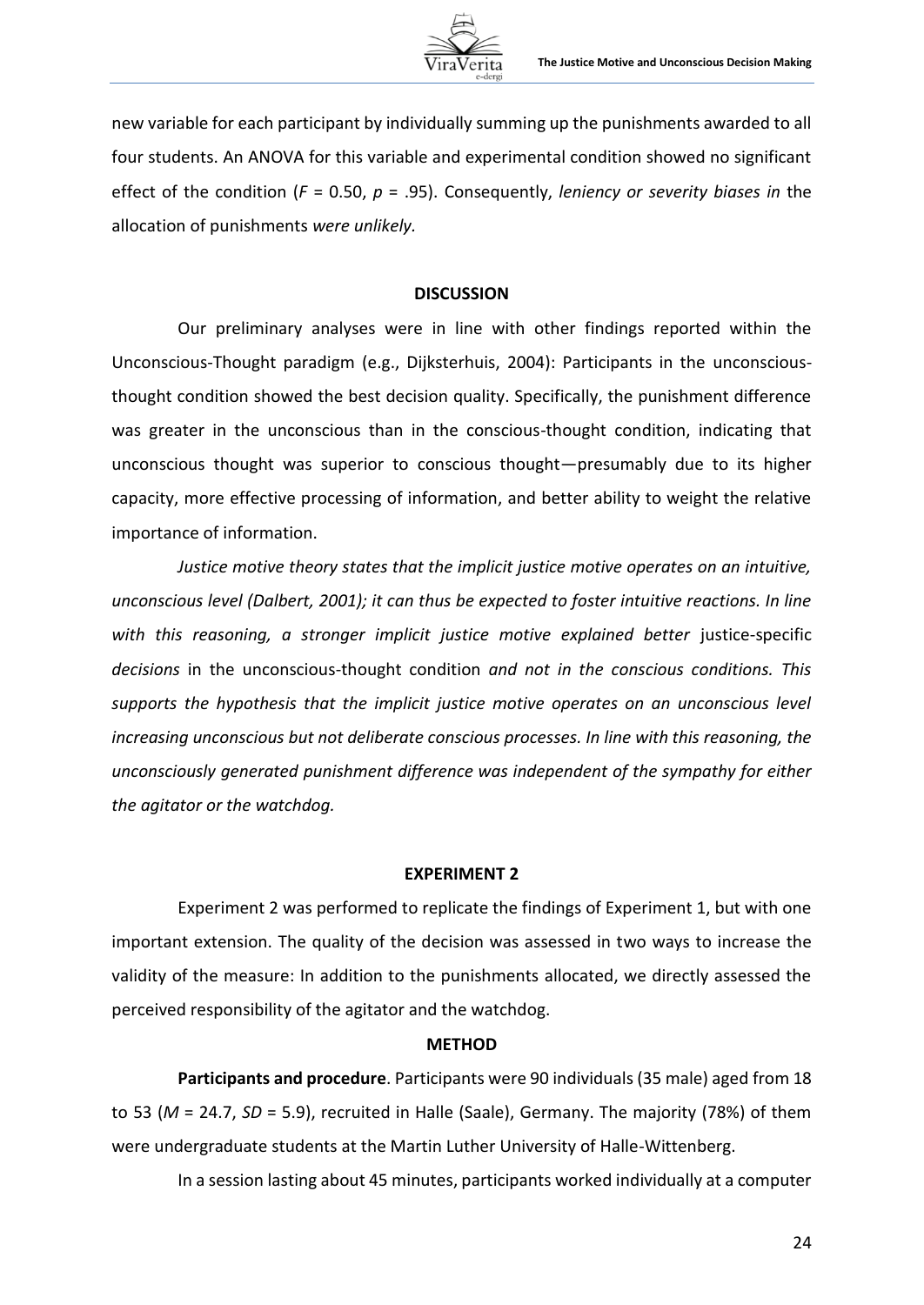

screen in separate cubicles of a computer laboratory. Again, we tapped demographic information, assessed the justice motive, and presented the justice-specific Unconscious-Thought paradigm with three conditions and the decision task. Participants received  $\epsilon$ 5 compensation for their participation.

**Independent measure**. We again used the General Belief in a Just World Scale (Dalbert et al., 1987; 6 items;  $\alpha$  = .72) to measure the implicit justice motive.

**Unconscious-Thought paradigm**. We used the same complex justice-specific decision as in Experiment 1. Again, the instruction and vignettes described four students with different levels of responsibility for a school break-in and theft of examination papers. We also implemented three experimental conditions (immediate, conscious, and unconscious).

**Dependent measures**. In Experiment 2, we first asked participants to indicate how responsible they considered each student to be on a six-point scale ranging from 1 (*not responsible at all*) to 6 (*completely responsible*) in the same order of presentation as the vignettes. Afterwards, we asked them to decide on each student's punishment on the same 11-point rating scale as in Experiment 1. Again, the dependent variables were calculated by subtracting the rating for the watchdog (responsibility, punishment) from the corresponding rating for the agitator.

**Control questions***.* Afterwards, participants were again asked to indicate the degree of sympathy they felt for each student in the same order of presentation.

#### **RESULTS**

**Preliminary analyses***.* As expected, the watchdog was given a significantly lower punishment (*M* = 24.22, *SD* = 12.50) than the agitator (*M* = 33.50, *SD* = 12.93; *t* = -7.45, *p* < .001, *df* = 89, *d* = 0.73), with the suggested punishment for the two followers falling in between (*M*s = 27.17 and 28.83, *SD*s = 11.54 and 11.69). The same pattern was observed for responsibility, with the watchdog being perceived as significantly less responsible (*M* = 3.80, *SD* = 1.29) than the agitator (*M* = 5.28, *SD* = 0.96; *t* = -8.53, *p* < .001, df = 89, d = 0.90), and the responsibility ratings for the followers falling in between (*M*s = 4.16 and 4.49, *SD*s = 1.26 and 1.07).

To examine the responsibility difference, we ran a 3 (experimental condition) by 2 (sex of participant) ANOVA. None of the effects were significant: condition (*F* = 2.15, *p* = .12); sex (*F* = 1.60, *p* = .21); sex by condition (*F* = 1.28, *p* = .28). Therefore, sex was not considered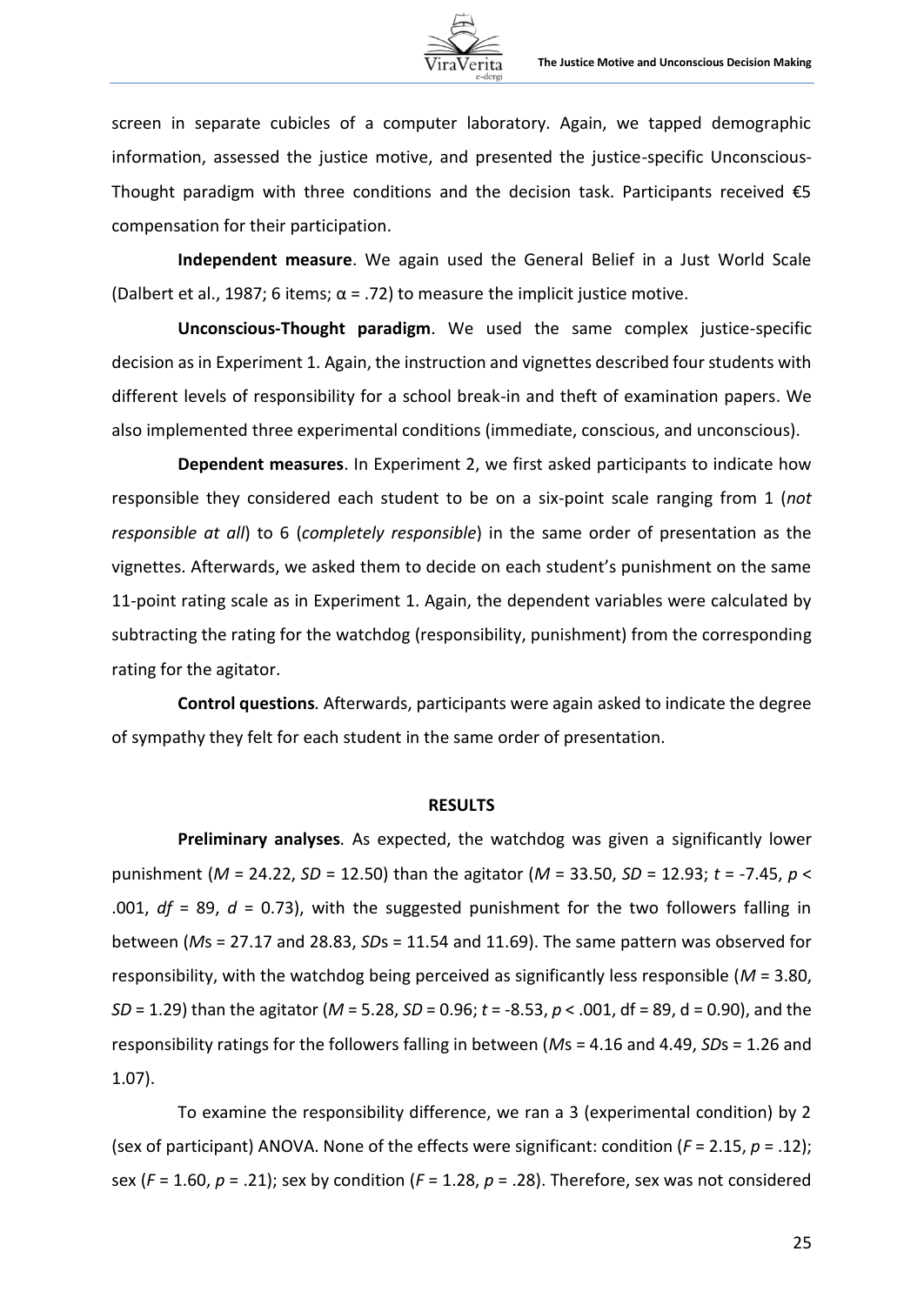

in the further analyses. Post hoc pairwise *t* tests (for means, see Table 3) showed that the responsibility difference did not differ between the unconscious and conscious condition (*t* = 0.78; *p* = .22, *df* = 58, *d* = 0.20).

# Table 3

*Responsibility and Punishment Differences by Experimental Condition (Experiment 2): Means (M) and Standard Deviations (SD)*

|             | Responsibility | Punishment |       |         |
|-------------|----------------|------------|-------|---------|
|             | difference     | difference |       |         |
| Condition   | М              | (SD)       | M     | (SD)    |
| Immediate   | 1.77           | (1.63)     | 10.17 | (12.14) |
| Conscious   | 1.17           | (1.84)     | 6.50  | (12.61) |
| Unconscious | 1.50           | (1.43)     | 11.17 | (10.48) |

Similarly, the second 3 (experimental condition) by 2 (sex of participant) ANOVA for punishment difference showed no significant effects: condition (*F* = 2.28, *p* = .11); sex (*F* = 0.10,  $p = .92$ ); sex by condition ( $F = 1.86$ ,  $p = .16$ ). Therefore, sex was not considered in the further analyses. Post hoc pairwise *t* tests (for means, see Table 3) showed that the punishment difference was somewhat greater in the unconscious than in the conscious condition (*t* = 1.56; *p* = .06, *df* = 58, *d* = 0.40.

# Table 4

*Bivariate Correlations between the Implicit Justice Motive and the Responsibility and Punishment Differences*

|                    | Implicit justice motive   |                       |  |
|--------------------|---------------------------|-----------------------|--|
|                    | Responsibility difference | Punishment difference |  |
| Condition          | r                         |                       |  |
| Immediate          | .29                       | .24                   |  |
| Conscious          | $-.01$                    | .20                   |  |
| <b>Unconscious</b> | $.46**$<br>$.45*$         |                       |  |

\* *p* < .05. \*\* *p* < .01.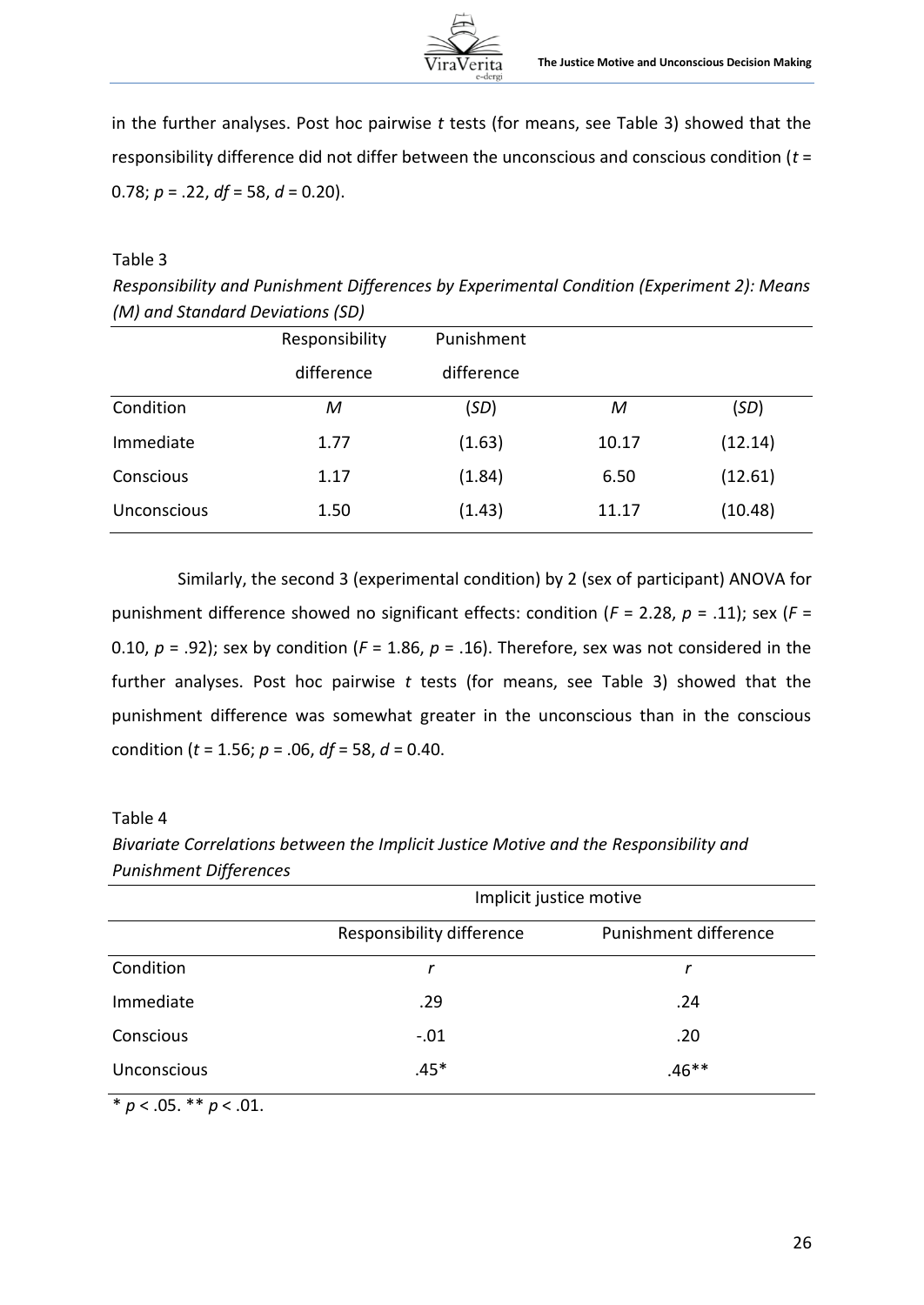

**Hypothesis testing**. To test our hypothesis, we calculated correlations between the implicit justice motive and the two dependent variables for each condition separately (see Table 4). As expected, there was a significant positive relation between the implicit justice motive and both dependent variables in the unconscious condition: The stronger the participants' implicit justice motive, the greater the responsibility and punishment differences in the unconscious-thought condition. Furthermore, the correlation between implicit justice motive and responsibility difference in the unconscious condition was significantly stronger than the corresponding correlation in the conscious condition (*z* = 1.82, *p* < .05). The correlation between implicit justice motive and punishment difference in the unconscious condition was somewhat stronger than the corresponding correlation in the conscious condition (*z* = 1.08, *p* = .07).

### Table 5

*Bivariate Correlations between Sympathy Judgments and Responsibility and Punishment Differences*

|                    | Responsibility difference |           | Punishment difference |            |
|--------------------|---------------------------|-----------|-----------------------|------------|
|                    | Sympathy                  | Sympathy  | Sympathy              | Sympathy   |
|                    | watchdog                  | agitator  | watchdog              | agitator   |
| Condition          | r                         |           |                       | r          |
| Immediate          | $.34*$                    | $-.19$    | $.43*$                | $-.53**$   |
| Conscious          | .19                       | $-0.49**$ | .27                   | $-0.56***$ |
| <b>Unconscious</b> | .19                       | $-.06$    | .11                   | $-.13$     |

 $\overline{\qquad \qquad \neq p < .05. \qquad \neq p < .01. \qquad \neq \neq p < .001.}$ 

**Control analyses**. To control for sympathy effects, we correlated the sympathy ratings for watchdog and agitator with the responsibility and punishment differences (see Table 5). Sympathy for agitator and watchdog correlated with punishment difference in the immediate condition, and sympathy for the agitator significantly correlated with both differences in the conscious condition. Most importantly, however, no relations were observed in the unconscious condition.

To control for biased responding, we compared the magnitude of the punishments awarded and of the responsibility ratings across the experimental conditions to rule out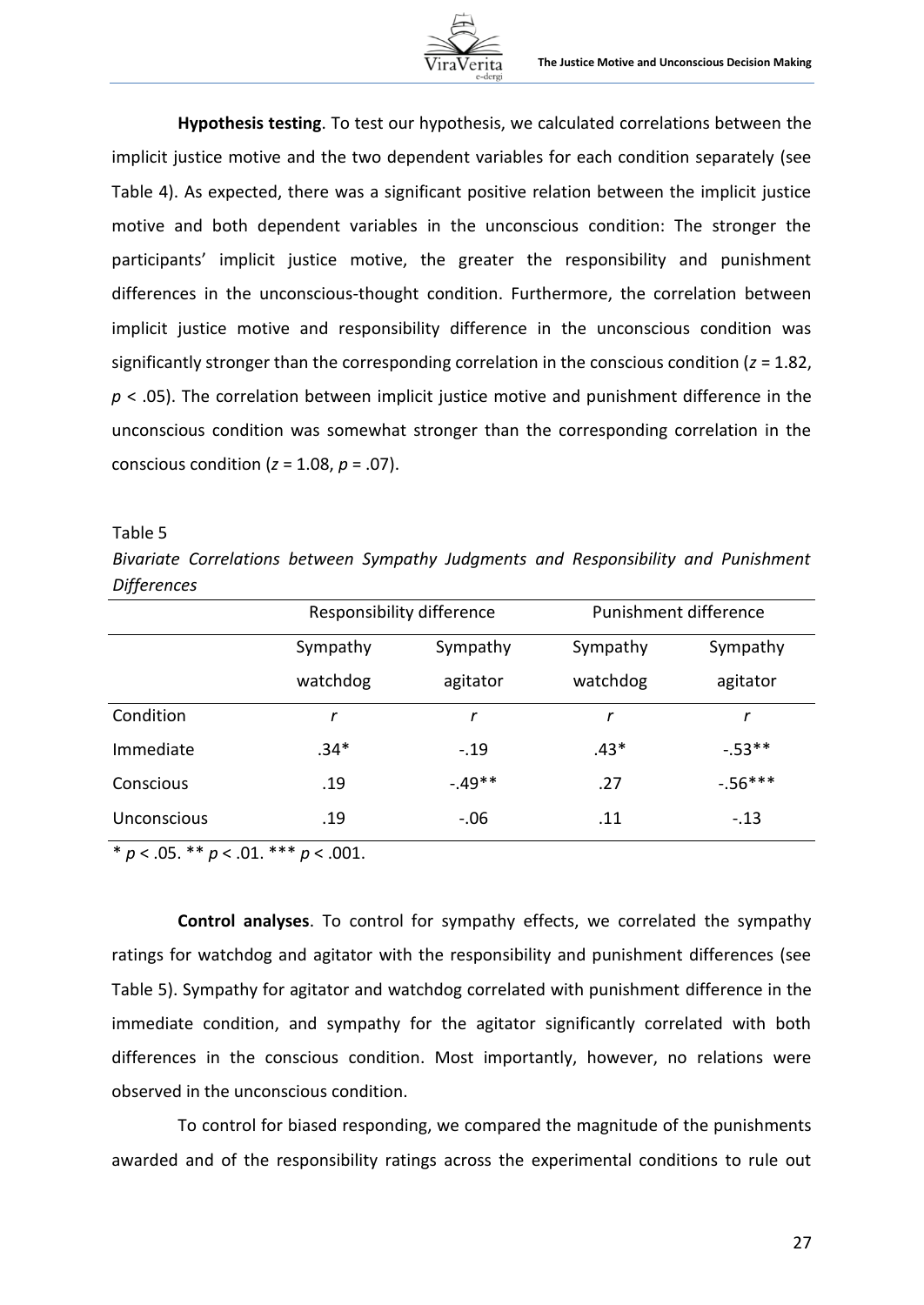*leniency or severity biases*. To this end, we calculated two new variables for each participant by individually summing up the responsibility and punishment ratings given to all four students. An ANOVA for responsibility ratings and experimental condition showed no significant effect of condition (*F* = 1.19, *p* = .32). Likewise, a second ANOVA for punishment ratings and experimental condition showed no significant effect of condition ( $F = 1.50$ ,  $p =$ .22). Consequently, *leniency or severity biases in* responsibility judgments and the allocation of punishment *were unlikely.*

#### **GENERAL DISCUSSION**

In two experiments, we tested the justice motive theory (Dalbert, 2001) within the Unconscious-Thought paradigm (Dijksterhuis, 2004). To this end, we created a complex justice-specific decision situation, and participants made decisions in one of three conditions: immediately, after conscious thought, or after unconscious thought. Of particular interest was the comparison of the conscious with the unconscious condition. Individuals with a strong implicit justice motive strive for justice as end in itself. We expected that this striving will operate on an unconscious level as operationalized with the unconscious condition but not on a conscious level with deliberate thinking on what the most just decision would be.

Overall, our findings validated the justice motive theory (Dalbert, 2001). As expected, the implicit justice motive was positively correlated with decision quality in the unconsciousthought condition but not in the conscious-thought condition in both experiments. In other words, the stronger their implicit justice motive, the better participants were able to make justice-specific decisions when information was processed unconsciously. In this vein, Ham, van den Bos, and van Doorn (2009) also illustrated that unconscious thinkers made the most accurate justice judgments, especially when they had a strong implicit justice motive. Together with recent findings (e.g., Umlauft & Dalbert, 2009), our results confirm that the implicit justice motive operates on an intuitive, unconscious level and can thus be expected to foster unconscious information processing. In line with this reasoning, the implicit justice motive explained the justice-specific decision only in the unconscious-thought condition in our experiments, further underlining the specificity of the underlying processes and thus the validity of the justice motive theory.

Our research considered one possible concurrent factor explaining decision quality. In both experiments, we asked participants to indicate the sympathy they felt for each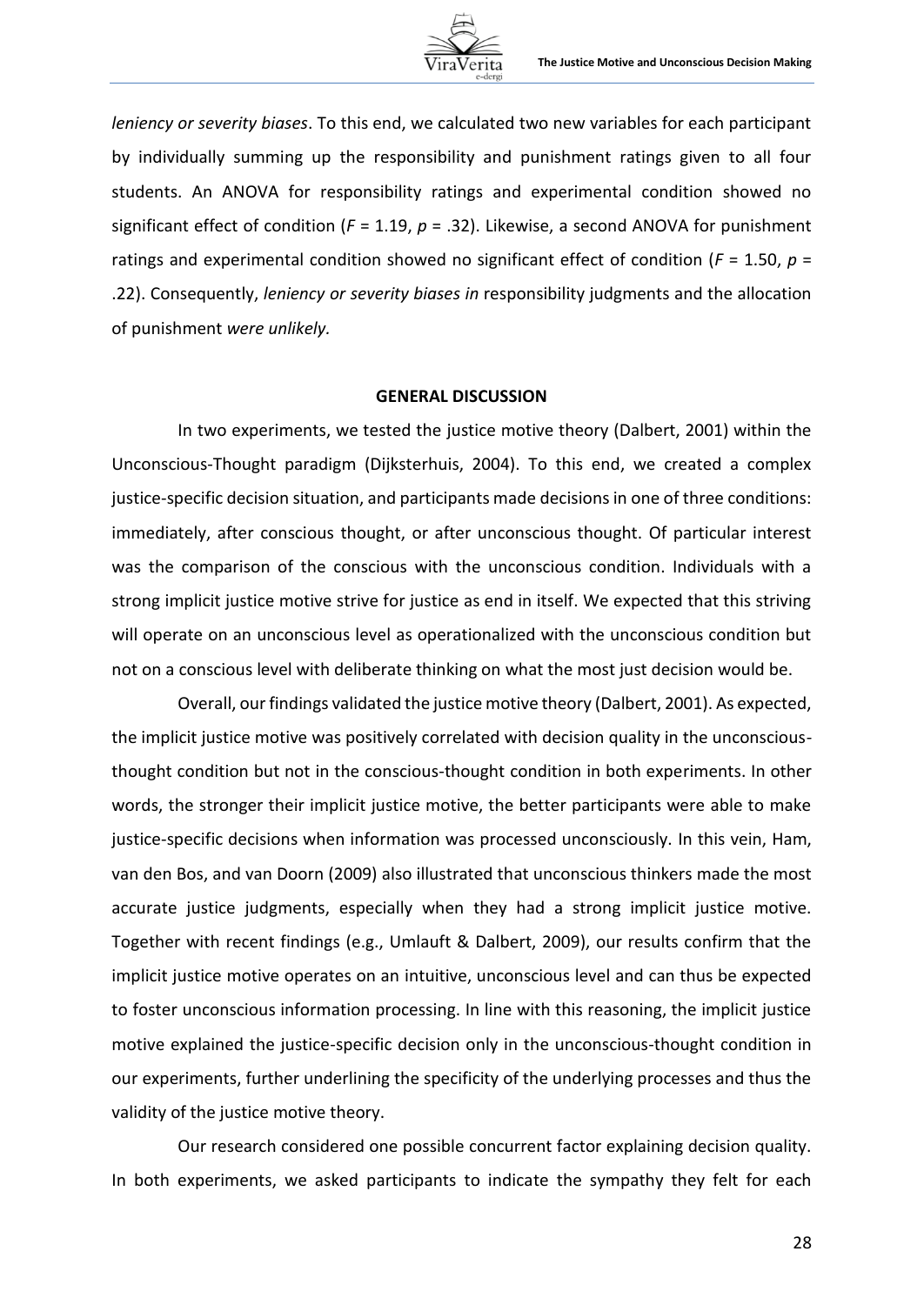

adolescent. In both experiments, sympathy for the watchdog correlated positively with the decision quality in the immediate condition, and sympathy for the watchdog correlated negatively with the decision quality in the immediate and conscious condition. The sympathy judgments were, however, independent of the decision quality in the unconscious condition. These sympathy judgments may reflect the use of stereotypes, which are most likely to be applied when people deliberate consciously on highly complex information, as the constrained processing capacity of conscious thought leads to the formation of schemas (Dijksterhuis & Nordgren, 2006; Dijksterhuis & van Knippenberg, 1995). In the consciousthought condition, sympathy for the agitator better explained the punishment difference than the implicit justice motive. Thus, in the conscious condition, participants seemed to consider irrelevant information much more than justice-specific information in their decision. However, in the unconscious-thought condition, decision quality was independent of sympathy judgments, presumably because the use of stereotypes was diminished. Rather, unconscious thought operates aschematically and integrates information effectively to form a relatively objective judgment (Dijksterhuis & Nordgren, 2006).

In our experiments, the decision quality was operationalized with differences between the watchdog's and the agitator's responsibility and punishment: the greater these differences, the higher the decision quality. In the context of justice psychology, one might question whether a higher decision quality also reflects a more just decision. From our perspective, this question meets *distributive justice* (for a review, e.g., Peter, Donat, Umlauft, & Dalbert, 2013). Cognitions about this kind of justice are usually triggered in situations in which goods are allocated to at least two different people or groups. Decisions on punishments and responsibilities can be interpreted as such allocations. In our study, a high decision quality was represented by a strong differentiation between agitator and watchdog on the basis of their behaviour. This seems to be in line with the *equity principle* of distributive justice (e.g., Adams, 1965), according to which an allocation is seen as just when the proportions of two people's input (e.g., responsibility for the stealing of exam solutions) and output (e.g., the punishment) are approximately equal (i.e., a person gets what they deserve). That means the strongly-responsible agitator deserves a severe punishment and the weaklyresponsible watchdog a minor punishment. As the results of our experiments confirm, such allocations, made unconsciously, can be fostered by a strong implicit justice motive. BJW as an indicator of this motive represents people's need to believe in a just world in which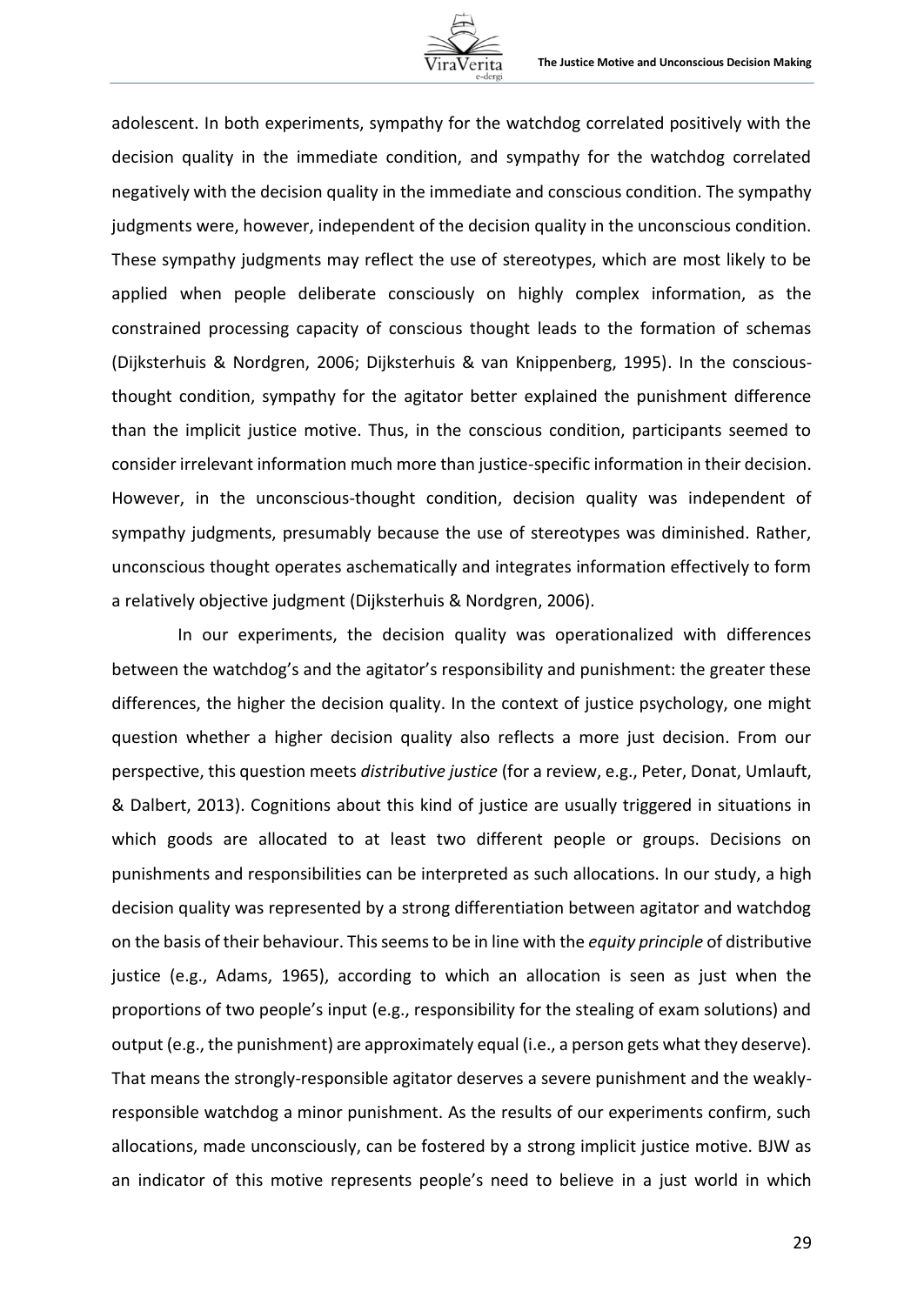

everyone gets what they deserve and deserves what they get (e.g., Lerner, 1980) and is consequently related to unconsciously-made just decisions, in line with the equity principle of distributive justice. Further research should still focus on circumstances under which such decisions are nonetheless made on the basis of the *need* or the *equality principle* of distributive justice (e.g., Deutsch, 1975).

### **Limitations**

Several limitations to our research should be noted. First, the vignettes were presented to all participants in a fixed order and not randomly. This procedure may well have evoked sequence or memory effects, such as primacy or recency effects (Atkinson & Shiffrin, 1968). The order of the vignettes was determined after careful consideration of the possibility that such effects would occur. We decided to reduce primacy effects by presenting a follower first, to reduce contrast effects by not presenting the watchdog and the agitator consecutively, and to reduce recency effects by not presenting the agitator last. However, we can not exclude sequence effects, and it is possible that our version of the Unconscious-Thought paradigm is sensitive to such influences.

Second, the experimental conditions were implemented to elicit different processing modes in accordance with the paradigm developed by Dijksterhuis and colleges (e.g., Dijksterhuis, 2004; Dijksterhuis & Nordgren, 2006). However, the presentation of information in this study differed from that used in previous studies. We used vignettes to describe the four adolescents instead of single pieces of information (e.g., Dijksterhuis, 2004) on the screen. Our procedure may have allowed increased unconscious information processing during the reading of the vignettes and before the experimental manipulation. These unconscious processes may have influenced the subsequent decision. To minimize such influences, we were careful in the wording of our general instruction. As Lassiter, Lindberg, González-Vallejo, Bellezza, and Phillips (2009) have pointed out, unconscious thought is superior to conscious thought only when participants are asked to form an impression of four complex stimuli (e.g., four cars);this effect was reversed when participants were asked to memorize as many attributes of the cars as possible. Although it remains an open question whether the same effects would emerge in a justice-specific Unconscious-Thought paradigm, we instructed participants to form an impression of the four students.

Third, in both experiments, we tapped participants' information processing by assessing suggested punishments. This measure may have been artificial for some

30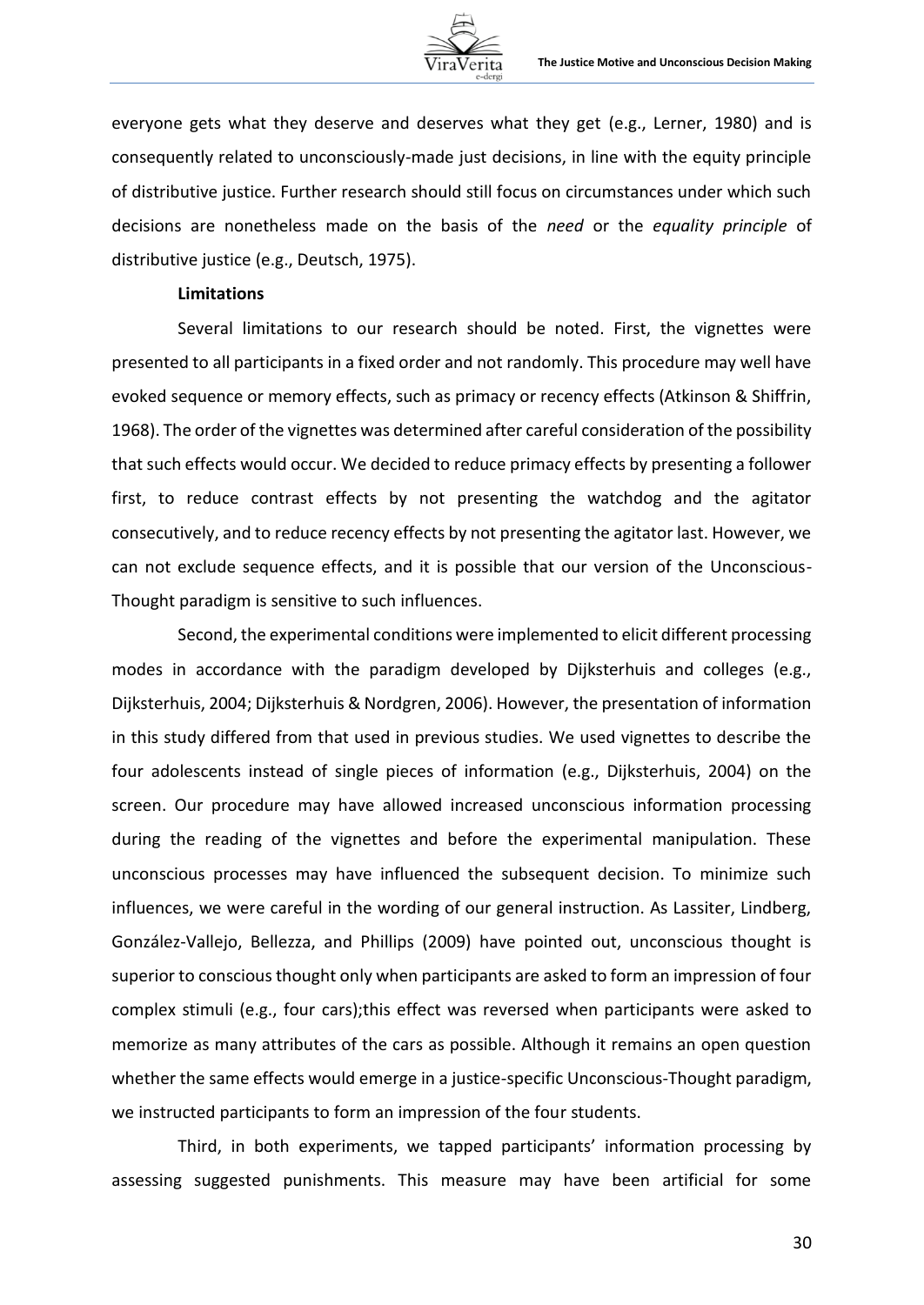participants. It was based on the model of hours of community service used for adolescent offenders in the German judicial system, but this procedure is often adjusted to the individual case. The choice of maximum sentence, in particular, was intuitive and somewhat arbitrary. In Experiment 2, we thus introduced a second, direct measure of responsibility that was presented before the measure of punishment. Both measures showed very similar results.

Fourth, as discussed above, there may be other factors explaining decision quality in our Unconscious-Thought paradigm that were not controlled in our experiments. Especially in complex decision situations, another personality disposition may be important, namely need for cognition. People differ in the way they deal with the complexity of situations or with demanding mental tasks (Cacioppo & Petty, 1982). For example, Lassiter et al. (2009) noted that the superiority of unconscious thought over conscious thought was particularly marked in participants strong in need for cognition. Therefore, future studies using the Unconscious-Thought paradigm should control for relevant personality factors.

Further research is thus needed to investigate the sensitivity of the Unconscious-Thought paradigm to sequence effects in the presentation of stimuli, to control for other personality factors, and to examine whether the present findings are generalisable to other complex justice-specific decisions.

#### **CONCLUSION**

Overall, we were able to validate the justice motive theory within a justice-specific decision paradigm. In our view, the BJW as an indicator of the implicit justice motive can be used to predict intuitive justice-specific reactions, such as disdain for victims (Hafer & Bègue, 2005), or the intuitive unconscious processing of justice-specific information. The BJW seems to be connected with complex justice-specific decisions on an unconscious and intuitive level.

The superiority of unconscious thought may have practical relevance in similar decision situations, namely in judicial and especially penal situations. Lay judges and jurors who, unlike professional judges and lawyers, do not have special legal training, have to deal with a vast amount of information of varying levels of relevance. They generally decide on the accused's guilt or innocence as well as on the sentence imposed after careful deliberation of the evidence and consideration of whether and to what extent laws have been infringed. There seems to be little space for intuition. However, our research suggests that more heed should be taken of intuitive processes in decision making. Human resource management is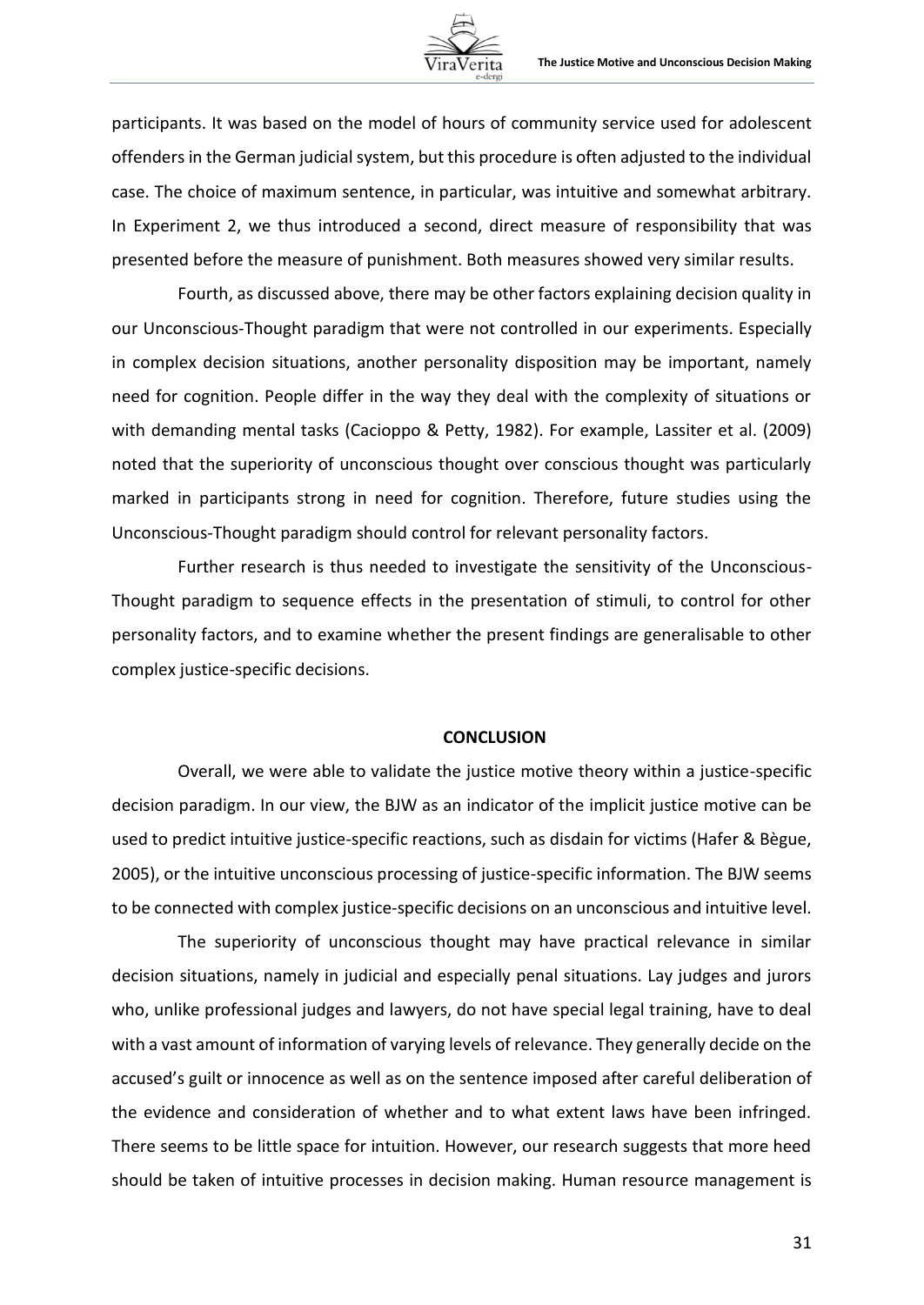

another applied context in which the present findings are of great relevance. Managers seeking to fill a vacancy often have to sift through numerous applications containing a huge amount of relevant and irrelevant information. Unconscious thought may help them to process this information effectively, to minimize stereotype effects, and to make just and objective decisions (see Smith et al., 2008)—especially if they have a strong implicit justice motive. In sum, we recommend that the justice motive be considered in all types of complex justice-specific situations, from moral dilemmas to personnel selection.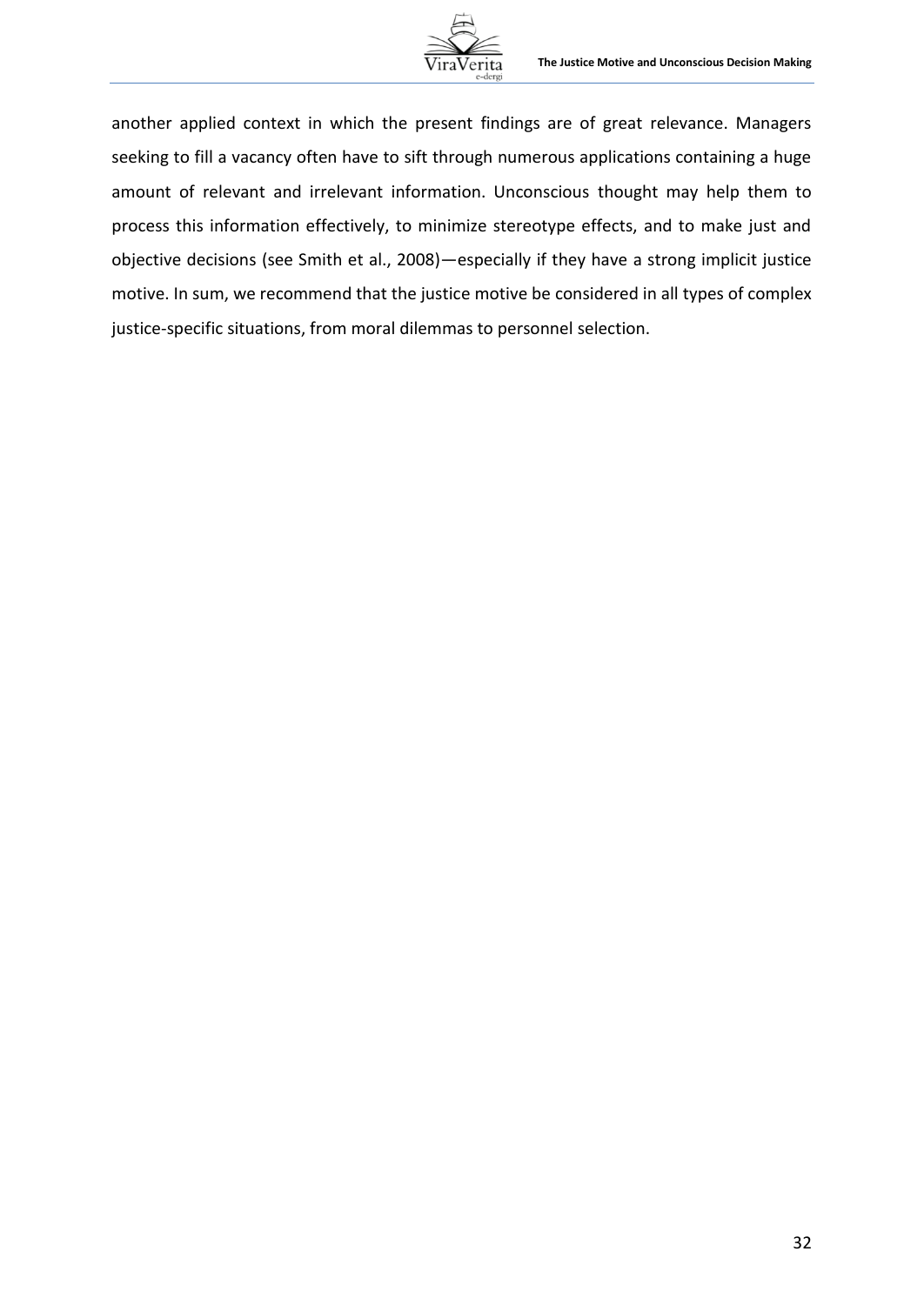

#### **References**

- Adams, J. S. (1965). Inequity in social exchange. *Advances in Experimental Social Psychology, 2*, 267-299. doi:10.1016/S0065-2601(08)60108-2
- Atkinson, R. C., & Shiffrin, R. M. (1968). Human Memory: A proposed system and its control processes. In: K. W. Spence & J. T. Spence (Eds.), *The psychology of learning and motivation.* Vol 2. New York: Academic Press.
- Bos, M. W., Dijksterhuis, A., & van Baaren, R. B. (2008). On the goal-dependency of unconscious thought. *Journal of Experimental Social Psychology, 44*, 1114-1120. doi:10.1016/j.jesp.2008.01.001
- Cacioppo, J. T., & Petty, R. E. (1982). The need for cognition. *Journal of Personality and Social Psychology, 42*, 116-131. doi:10.1037/0022-3514.42.1.116
- Dalbert, C. (1999). The world is more just for me than generally: About the Personal Belief in a Just World Scale's validity. *Social Justice Research, 12*, 79-98. doi:10.1023/A:1022091609047
- Dalbert, C. (2001). *The justice motive as a personal resource: Dealing with challenges and critical life events.* New York: Kluwer Academic/Plenum Publishers.
- Dalbert, C., Montada, L., & Schmitt, M. (1987). Glaube an eine gerechte Welt als Motiv: Validierungskorrelate zweier Skalen [Belief in a just world as a motive: Validating correlates of two scales]. *Psychologische Beiträge, 29*, 596-615.
- Dalbert, C., & Umlauft, S. (2009). The role of the justice motive in economic decision making. *Journal of Economic Psychology, 30*, 172-180. doi:10.1016/j.joep.2008.07.006
- Deutsch, M. (1975). Equity, equality, and need: What determines which value will be used as the basis of distributive justice. *Journal of Social Issues, 31*, 137-150. doi:10.1111/j.1540-4560.1975.tb01000.x
- De Vries, M., Witteman, C. L. M., Holland, R. W., & Dijksterhuis, A. (2010). The unconscious thought effect in clinical decision making: An example in diagnosis. *Medical Decision Making, 30*, 578-581. doi:10.1177/0272989X09360820
- Dijksterhuis, A. (2004). Think different: The merits of unconscious thought in preference development and decision making. *Journal of Personality and Social Psychology, 87*, 586-598. doi:10.1037/0022-3514.87.5.586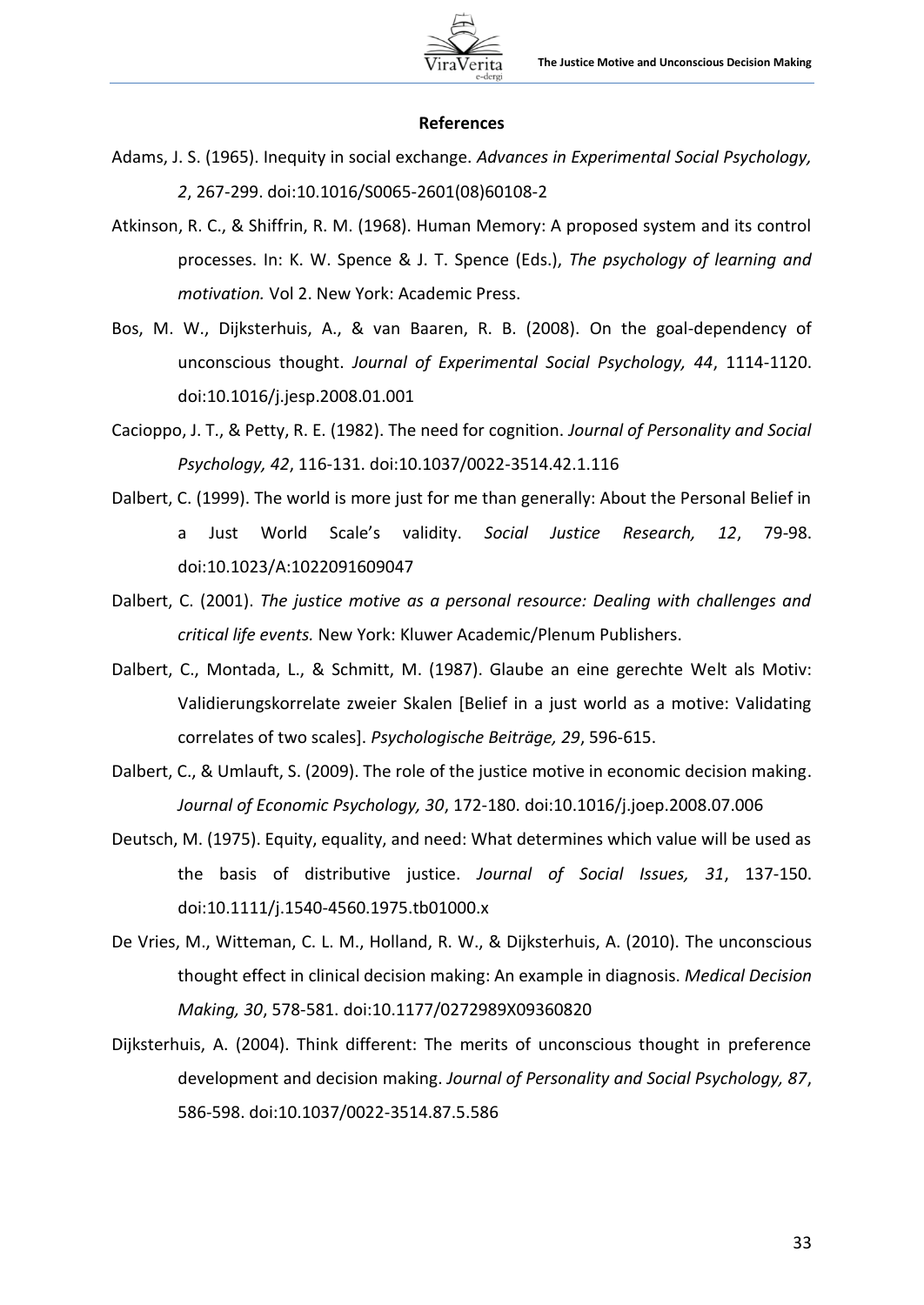

- Dijksterhuis, A., Bos, M. W., Nordgren, L. F., & van Baaren, R. B. (2006). On making the right choice: The deliberation-without-attention effect. *Science, 311*, 1005-1007. doi:10.1126/science.1121629
- Dijksterhuis, A., Bos, M. W., van der Leij, A., & van Baaren, R. B. (2009). Predicting soccer matches after unconscious and conscious thought as a function of expertise. *Psychological Science, 20*, 1381-1387. doi:10.1111/j.1467-9280.2009.02451.x
- Dijksterhuis, A., & Nordgren, L. F. (2006). A theory of unconscious thought. *Perspectives on Psychological Science, 1*, 95-109. doi:10.1111/j.1745-6916.2006.00007.x
- Dijksterhuis, A, & van Knippenberg, A. (1995). Memory for stereotype-consistent and stereotype-inconsistent information as a function of processing pace. *European Journal of Social Psychology, 25,* 689-694. doi:10.1002/ejsp.2420250607
- Dijksterhuis, A., & van Olden, Z. (2006). On the benefits of thinking unconsciously: Unconscious thought can increase post-choice satisfaction. *Journal of Experimental Social Psychology, 42*, 627-631. doi:10.1016/j.jesp.2005.10.008
- Epstein, S. (1990). Cognitive-experiential self-theory. In L. A. Pervin (Ed.), *Handbook of personality. Theory and research* (pp. 165-192). New York: Guilford Press.
- Hafer, C. L., & Bègue, L. (2005). Experimental research on just-world theory: Problems, development, and future challenges. *Psychological Bulletin, 131*, 128-167.
- Ham, J., & van den Bos, K. (2010). On unconscious morality: The effects of unconscious thinking on moral decision making. *Social Cognition, 28*, 74-83. doi:10.1521/soco.2010.28.1.74
- Ham, J., van den Bos, K., & van Doorn, E. A. (2009). Lady Justice thinks unconsciously: Unconscious thought can lead to more accurate justice judgments. *Social Cognition, 27*, 509-521. doi:10.1521/soco.2009.27.4.509

Heider, F. (1958). *The psychology of interpersonal relations.* New York: Wiley.

- Konow, J. (2005). Blind spots: The effects of information and stakes on fairness bias and dispersion. *Social Justice Research, 18*, 349–390. doi:10.1007/s11211-005-8566-6
- Lassiter, G. D., Lindberg, M. J, González-Vallejo, C., Bellezza, F. S., & Phillips, N. D. (2009). The deliberation-without-attention effect. Evidence for an artifactual interpretation. *Psychological Science, 20*, 671-675. doi:10.1111/j.1467-9280.2009.02347.x
- Lerner, M. J. (1980). *The belief in a just world: A fundamental delusion*. New York: Plenum Press.